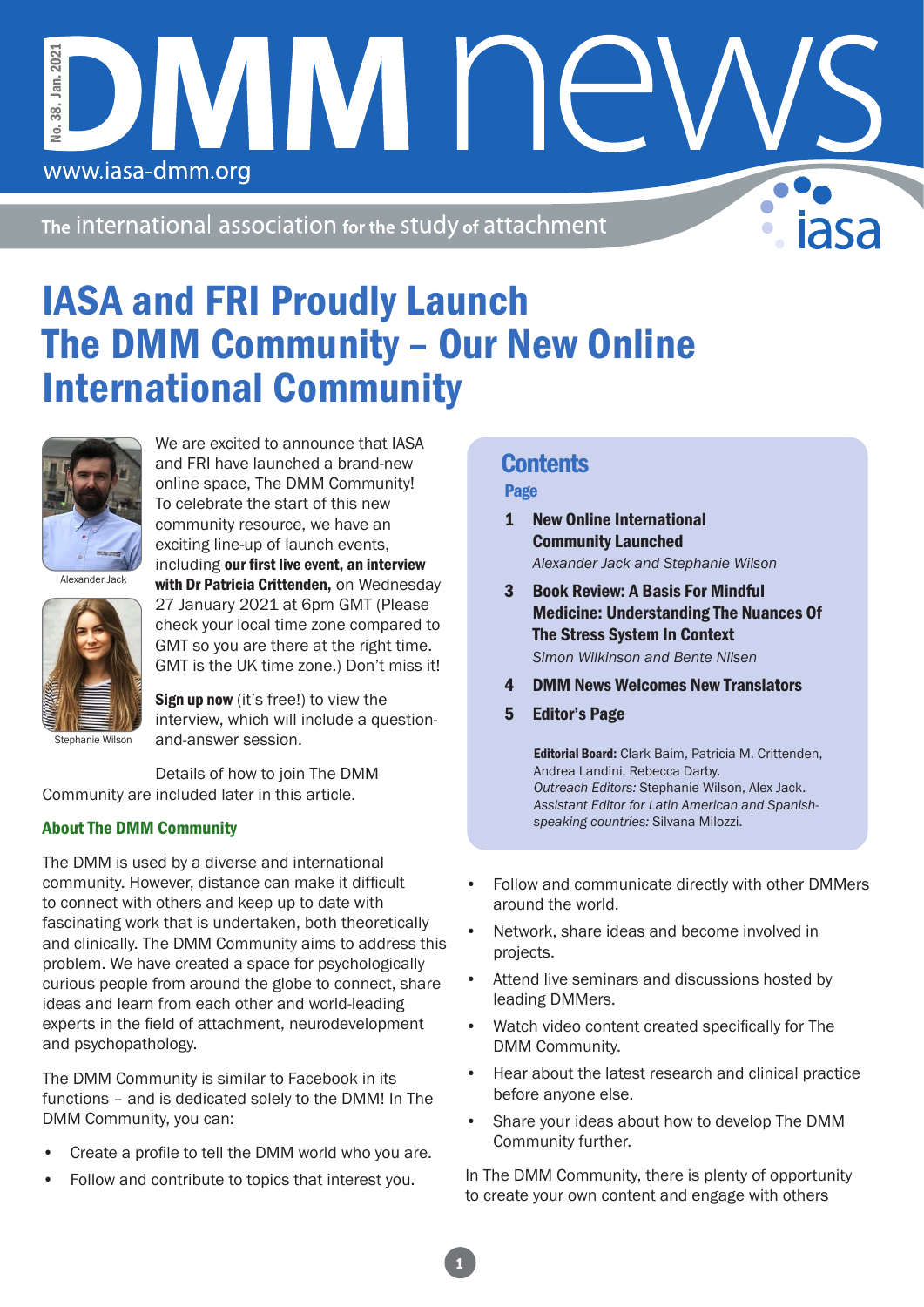doing the same. As Hosts, we (Alex and Stephanie) will also regularly facilitate events for you to attend. During the first few weeks, we will hold 'getting to know you' sessions to build connections and gather ideas about the content you would like to see. We will then devise a full programme of DMM experts to deliver talks. This will include theoreticians, academics and clinicians using the DMM in their practice.

Following Patricia Crittenden's interview on 27th January, we are pleased to announce that Andrea Landini will be speaking with us on 3rd February 2021, again at 6pm GMT. Many more interviews and speakers will be announced within The DMM Community shortly.

#### Getting Started

Here's how to get started: You visit The DMM Community website by clicking here http://dmm-community.mn.co

Once at the landing page, you can first have a look around by clicking 'explore'.

We would recommend using the app for the most dynamic experience of The DMM Community. You can download it by scrolling to the bottom of the page and inserting your mobile number in the allocated field:

| Keep Up With The DMM Community On The Go                                               |                                                 |  |
|----------------------------------------------------------------------------------------|-------------------------------------------------|--|
| Phone Number                                                                           | Text me the app                                 |  |
|                                                                                        | The DMM Community is powered by Mighty Networks |  |
| International phone numbers may need to use a<br>prefix. Available on iOS and Android. |                                                 |  |

If you would prefer to use the website (e.g., on your computer), simply click 'Join'. You will be asked to provide your name and email address and then … you're in!



After joining, you will be brought to your home feed (just like other social media websites, such as Facebook). Here, you will find all of the latest action within The DMM Community. To stay up to date with all that is happening, go to 'Topics' and you will see the range of topics that we have created for you. For any topic that



interests you, hover your mouse over it and then click 'follow'. This will ensure that you receive content from all of the topics you care about.

Next, we recommend watching the series of short instructional videos in 'Navigating the DMM Community'. These will get you set up to go.

We recommend that you complete the profile page and include a picture of yourself. We ask that you don't use a nickname or pseudonym. As we have leading DMMers as part of the community, we want to show that everybody is who they say they are.

We are really excited for you to join us at The DMM Community. The more you contribute, the more the community will grow. We would also encourage you to share The DMM Community with anyone who might be interested in it (http://dmm-community.mn.co). We believe in the DMM as a beautiful, complex and compassionate model that allows us to make sense of human experience. We hope The DMM Community will be instrumental in taking this forward.

If you have any questions, please do not hesitate to get in touch:

DrStephanieWilson@iCloud.com

AlexanderHenryJack@iCloud.com

Please note, The DMM Community will co-exist with our:

YouTube page: https://www.youtube.com/channel/ UCQ1kyhiFMjIIxBHYwlbNqVg

[Twitter page: @DMM Community: https://twitter.com/](https://twitter.com/DMM_community) DMM\_community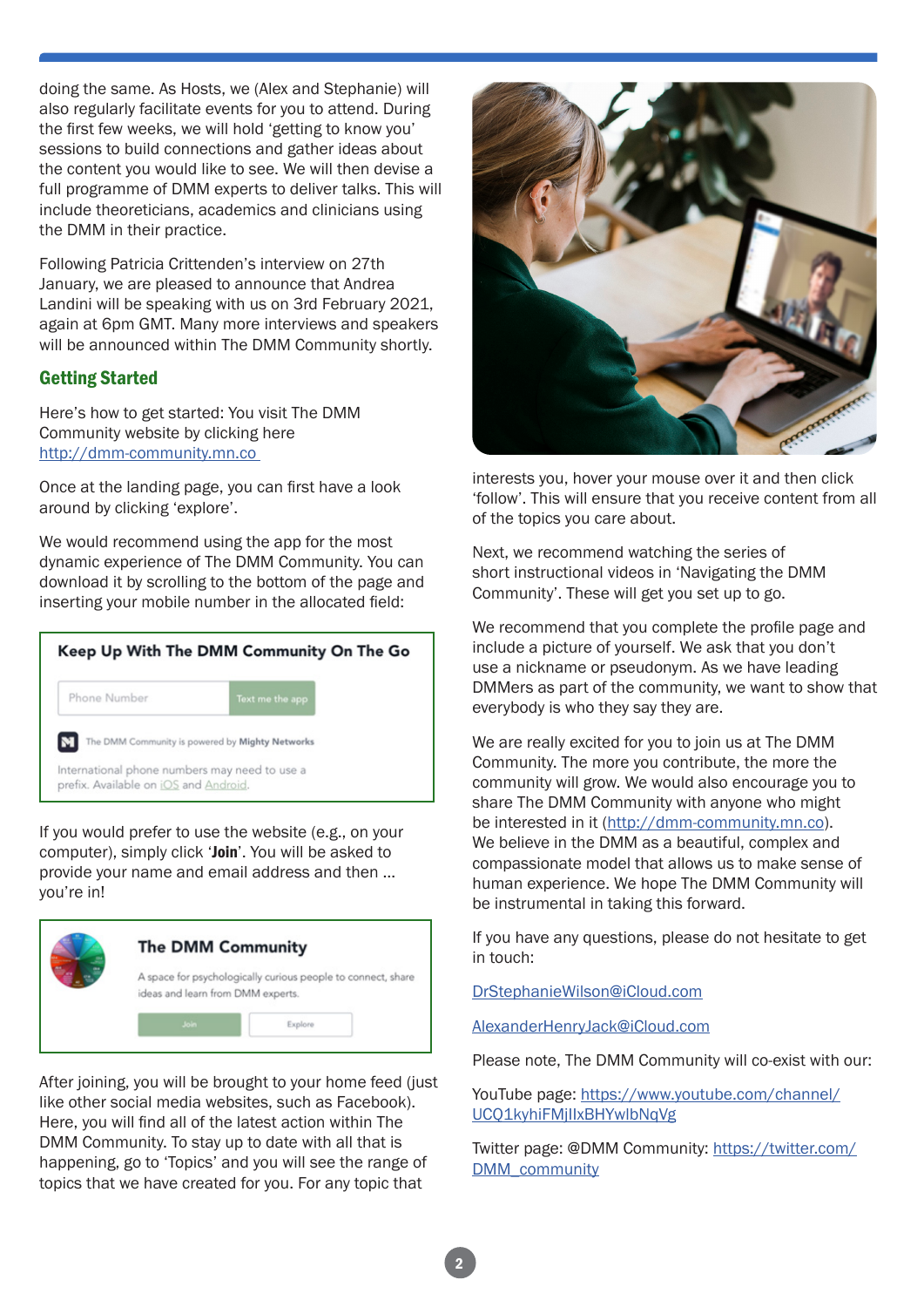### Book Review: *A Basis For Mindful Medicine: Understanding The Nuances Of The Stress System In Context*



Let's make it clear: we have learnt more of general clinical relevance from this book than any book in the past five years. The authors Kasia Kozlowska, Stephen Scher, and Helene Helgeland have trawled an enormous amount of literature, including the latest publications. They have done us an

Simon Wilkenson



Bente Nielsen

invaluable service with presenting what is currently a rapidly developing field in a coherent way. But if you aim to get your head around all that they cover, you will be in trouble. That is unless you follow their concluding chapters on treatment, which present steps to enable you to

keep focus. This book can surely work as a reference book to keep open in your workplace. Everyone working with an eye toward attachment in their clinical work will be pleased to see the authors' emphasis on at least a three-generation perspective, as well as working with the systems within which the symptoms are embedded, and the stress system activated.

Enough for the adulation. As readers of DMM News, you may be wondering what the book brings that is news for attachment theory. Here you risk being disappointed if you are expecting recipes for mixing what you know from current DMM theory with a deeper understanding of how the stress system's dysregulation, hypo-reactivity or hyper-reactivity can relate to cognitive and affective dispositions in strategies. The book is not overladen with highlighting types A, B or C strategies, etc. What the book does do is bring the somatic dimension of the stress system into focus, which includes pain and fatigue as well as aspects of immune responsiveness. We can then try and work out how the complex system of multiple components in the stress system are developing in the light of the ecological niche into which the child is developing. This, though, is not the aim of the book. But through providing detailed knowledge about all components of the stress system and their interrelations, others can take the developmental adaptation provided with DMM a step further.



#### *Functional Somatic Symptoms in Children and Adolescents: A Stress-System Approach to Assessment and Treatment*

*By Kasia Kozlowska, Stephen Scher and Helene Helgeland*

383 pp, ill. New York, NY: Palgrave Macmillan, 2020. ISBN 978-3-030-46184-3.

Open access (the book is free to download) through link: [https://www.palgrave.com/us/](https://www.palgrave.com/us/book/9783030461836) book/9783030461836

The DMM emphasis on cognitive and affective learning has initially been preoccupied with exteroceptive information biasing our strategies for survival, a Bayesian model coherent with seeing the brain as enabling a prediction heuristic for action based on what seemed to suffice previously. The interoceptive information we make use of for survival and reproductive possibilities has entered the theory under the rubric of 'somatic DR'. With this book, we have the ingredients for interoceptive information to inform the further development of the theory – if we only knew more about their development in context. The role played by trauma and its effect on the body's stress system is most easily accommodated.

Regarding 'development in context': early human development clearly underlines how immature the infant brain is at birth. During the early months of life, most of what characterizes the care taking of infants is about observing and understanding the meaning of interoceptive information displayed through hunger, crying, dysregulated sleep and somatic (dys)regulation. This depends on the dialectic between state and context. From the infant's perspective, external regulation to manage the interoceptive signals and the stress system is crucial in the development of adaptive attachment relationships to provide comfort. From this regulatory relationship, the infant derives meaning regarding the soma, affect and cognition.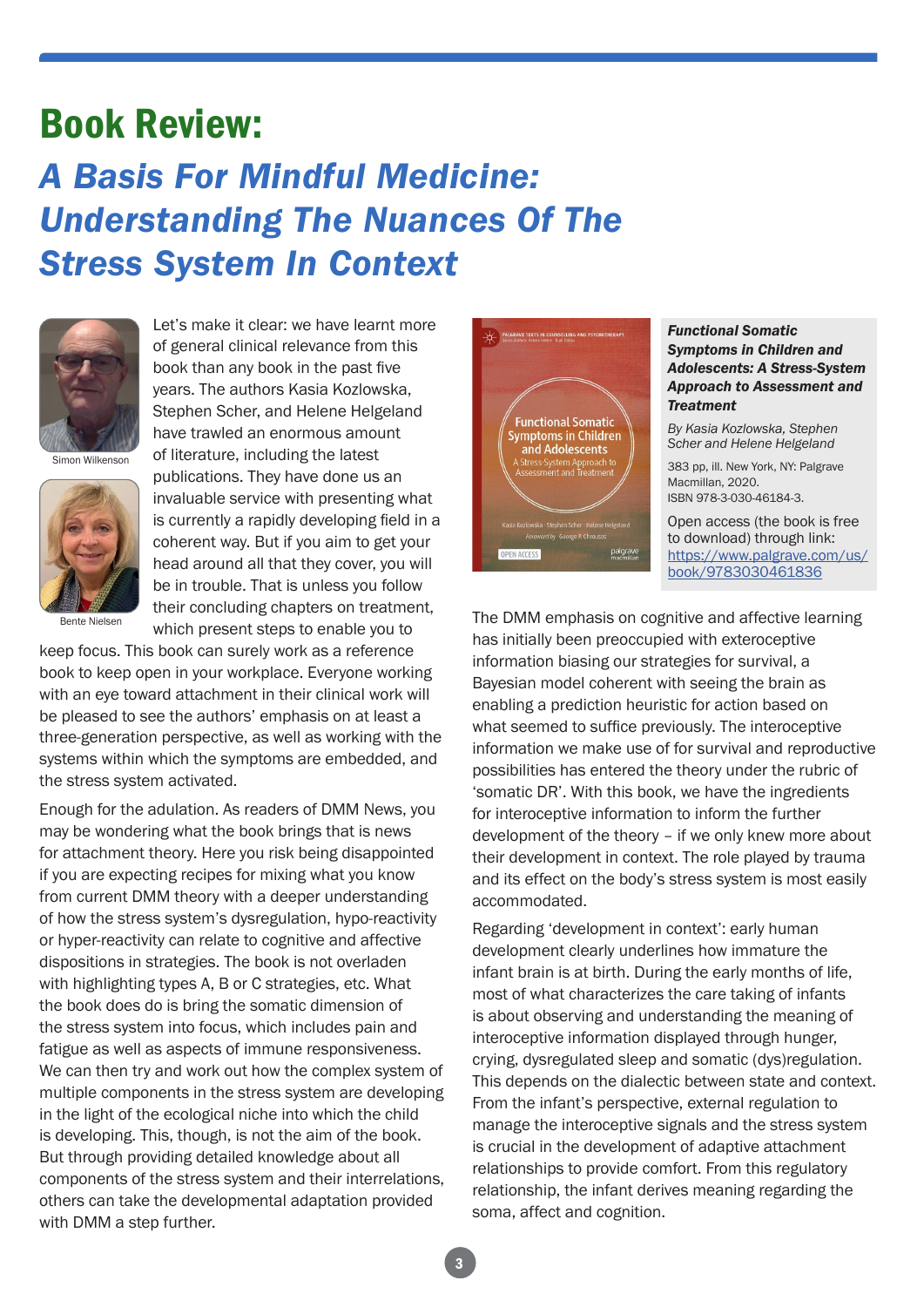The current formulation of the somatic leg of the DMM theory is the least developed part of the theory, and the comprehensive description of the components of the stress system may suggest ways forward. The stress system includes elements exerting a slow diffuse effect through hormones throughout the body. This diffuse effect can be likened to adjusting the probabilities of the response pattern to events. In contrast, innervation of body organs and feedback centrally from those organs gives direct specific information analogous to the clear contingencies of cognitive processes. It strikes us that it might be more helpful to explore along these two dimensions already highlighted for exteroceptive information, than setting up somatic DR as an equivalent DR to cognitive or affective DRs.

We've already started recommending this book to colleagues. We believe there are very few readers who will not learn something new, either of background information on effects of stress, or from the very helpful and well-balanced clinical approaches to conditions long regarded as the 'heart-sink' disorders because of

the lack of success with helping the sufferers. Read this book and revive your hope for alleviating the suffering of these patients. The only proviso is that the book also explains why the sooner such patients come for treatment, the better the outcome; waiting to adulthood leads to more of a challenge. With this book, how the body talks has been expanded with an understanding of what the body is talking about and what kind of repair needs to be done.

*Simon Wilkinson is a retired child psychiatrist with his doctorate from Cambridge. He worked primarily in consultation/liaison psychiatry, followed by running adolescent services at the National Centre for Child and Adolescent Psychiatry in Oslo, Norway. After retiring, he set up a self-learning network of acute adolescent psychiatric units in Norway. He lives in Oslo, Norway. Email: simonrwilkinson@gmail.com*

*Bente Nilsen is a child psychologist specializing in infant-toddler family psychology, child protection, forensic psychology, attachment and developmental psychology. She works in a family center in Oslo, where infant and toddler families live as their children's development and parenting skills are assessed and supported. Bente serves on the IASA Board. Email: Bente.nilsen@gmail.com.*

# DMM News Welcomes Our New Russian And Japanese Translators

The DMM News team is pleased to welcome two new translators to the team. Natalia Pleshkova will be responsible for the Russian translations of this and future editions of DMM News, and Kenichi Mikami will translate DMM News into Japanese. They will also be joining IASA's panel of Ad Hoc Volunteers in their new role as translators. Here's more about Natalia and Ken:



Natalia L. Pleshkova

Natalia L. Pleshkova (Russia) obtained her Bachelor/Specialist degree in 1998 and her Ph.D. degree in 2010 from St. Petersburg State University. The topic of her dissertation was "Quality of attachment in young children in families and orphanages." During 2000 – 2012, Natalia worked as an expert on adult-child interaction and attachment in longitudinal research

projects studying children in institutions and foster families in St. Petersburg.

Currently, Natalia works as an Associate Professor at the Department of Psychology at St. Petersburg State University. She also is an invited lecturer at the Swedish School of Social Science at the University of Helsinki (Finland) and the Vilnius University (Lithuania), where

she teaches courses on attachment among children at risk. In addition, she supervises practical training for mental health professionals.

Natalia has been involved in DMM training since 1999, including the CARE-Index (Infants scales), the Strange Situation Procedure (SSP), and the Preschool Assessment of Attachment (PAA). Natalia has worked as a psychologist at the Early Intervention Center from 1999 until 2018.

Currently, she provides psychotherapeutic services at her private practice. She works with caregiver-infant dyads using the psychoanalytic parent-child psychotherapy approach (PPIP) and adults applying the psychodynamic approach combined with the Dynamic Maturational Model of Attachment and Adaptation. Email: fanciulla@yandex.ru